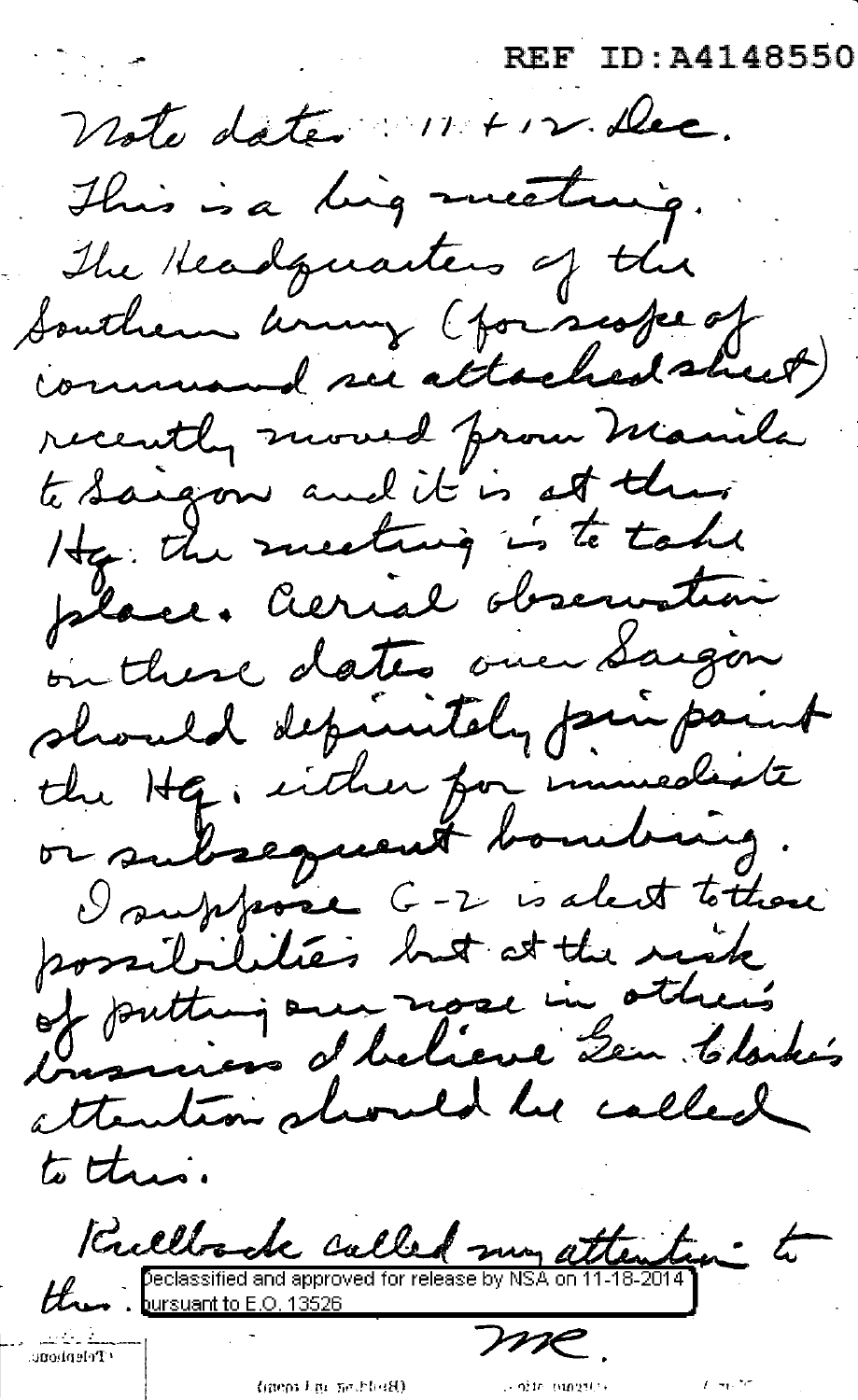## **REF ID: A4148550** WAR DEPARTMENT

J 8050 A-D Ø-9546 8311 5340 9546  $2 - 1238$ 7651 4861 1238 923 7-3267 1924 2099 3267 023 2-4063 8040 0721 4063

738Ø de 9078 22 Nov 44 2325 ਨ YO Tsu 90 .0n 598 22 Nov 44 2140 37 ATE: 458 TENA, 456 TENA Saigon  $(c)$  to Singapore  $(c)$ 

NISHI I Staff  $#3$  Message  $#52$ , Parts 1-4

On 11th and 12th December we are holding a conference of responsible staff officers from rear areas (including both ground and air) (?on the following points?).  $-20 - 6$  the responsible staff officers -- 2M-- -- 3G-- -- 2M--. As well as --1G-, speeding up --1G-- (?certain victory?) of the NAMPU GUN  $-7G$ --. By carrying out the necessary revisions in the system of rear line transportation of the NAMPU GUN and in the system of management of  $-10 -$  of production, we hope to speed up the army's strategic preparations and attain our certain victory.

Date for assembling and the scope (of at-2. tendance)  $G H Q$ 

- (1) 11th December at 6830 at the SUSHIREIBU at Salgon.
- (2) The scope of attendance will be the same as that of the "addressees." However, SHOBU and SHIN/MAKOTO will<br>attend if conditions permit. Furthermore, the (?SO SAMBO EUKUCHO?) of the<br>wea any HOMENGUN will according the high officers of the GUN  $-26 -$  will give a talk (15 minutés) on the situation in regard to matters of --3G-- -- 2M--. Consequently the necessary documents are to be prepared (for this).



WAR DEPARTMENT

This sheet of paper and all of its contents must be safeguarded with the greatest care. Utmost secrecy is necessary to prevent drying up this sort of vital intelligence at its source.